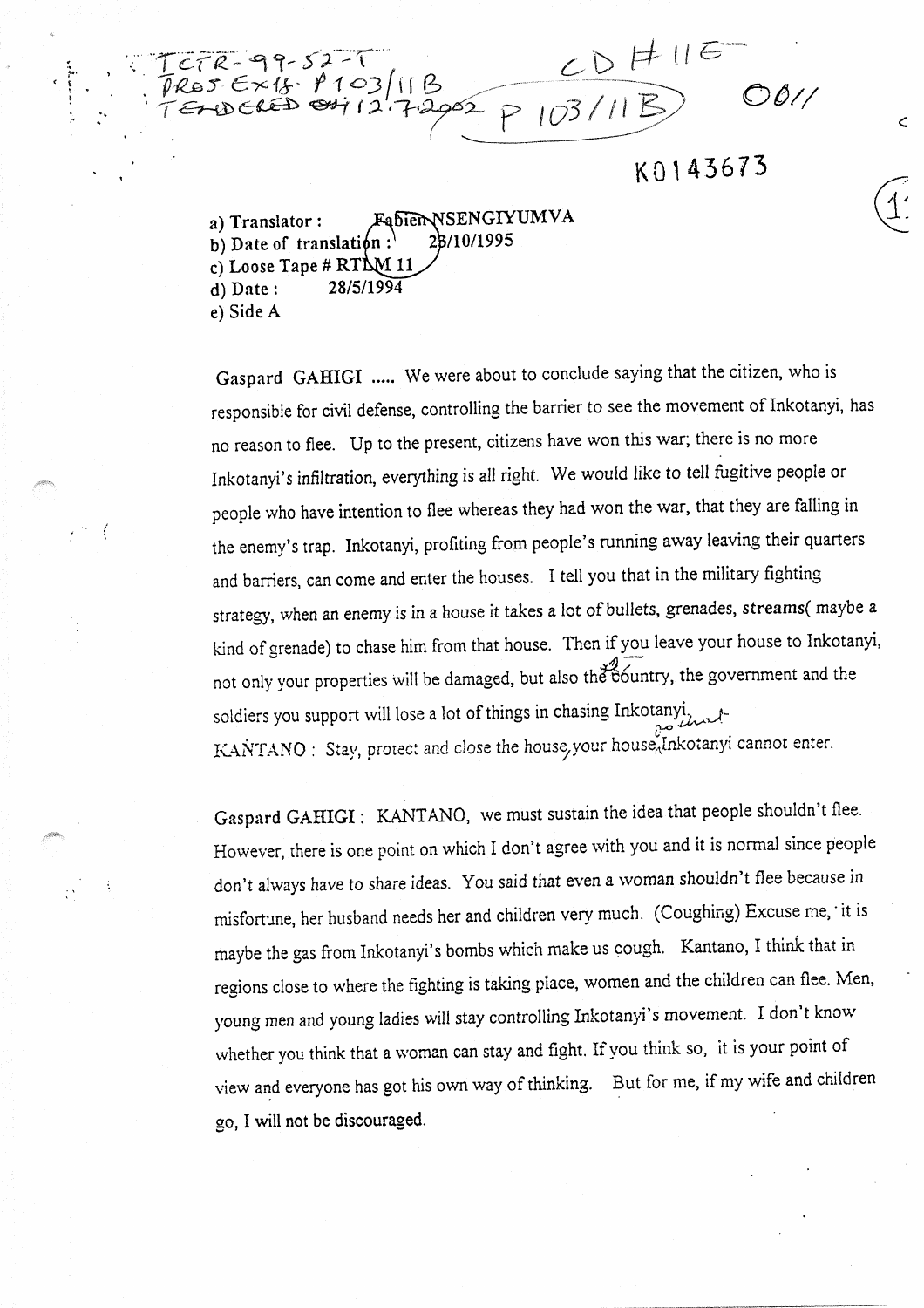KANTANO :To take the wife and children and go to Runda! What does it mean? Gaspard GAHIGI : Let's not spend much time on this, the important is that all of us stand firm and defeat Inkotanyi. Any one who feels unable can go a bit away. But it is not good to flee. Kantano, it is normal to find that in regions where the war has taken place people have fled. But the population, living in regions where the war didn't take place, shouldn't fiee.

I have a proposition to prevent people from fleeing. People who are fighting have their chiefs of cells; people who are fighting in quarters, on barriers are with their presidents, Interahamwe ( MRND's youth), Inkuba ( MDR's youth), Abakombozi ( youth). The youth, all the people who are fighting against Inkotanyi have got their leaders. In town, sectors, cells these leaders should make lists of people who have decided to fight against Inkotanyi.

Afler our victory against Inkotanyi, people who wilI have fought against Inkotanyi will demonstrate. We will present and give medals to people who, in each sector, celI will have stayed in town. We must continue fighting against Inkotanyi. I can't support people who mn away. The fleeing people are dishonoring our country. We will thank people who have accepted to stay. Though we will not do anything to those who fled, we will biame them.

KANTANO : Listeners ofRTLM continue standing firm against Inkotanyi, in this war based on terrorism, self-admiration, malice and lies. To fight in this war is to stand firm and if someone wants to use malice to you, tell him that his intention is clearer than a day. If they throw a bomb say that no one must be afraid of a thunder while he is under the sky. Then Inkotanyi will get disappointed, sit down and accept negotiations. You are still tuning to RTLM, the private radio broadcasting from Kigali. Very soon I will read your communiqués .( he doesn't read them).

...... '°''°°°°'°°'°'°°''°°'°°°°°°°°° .....\* ........°°o ....°°.°\*,,°o°,°°.~°°°.6°

 $\overline{2}$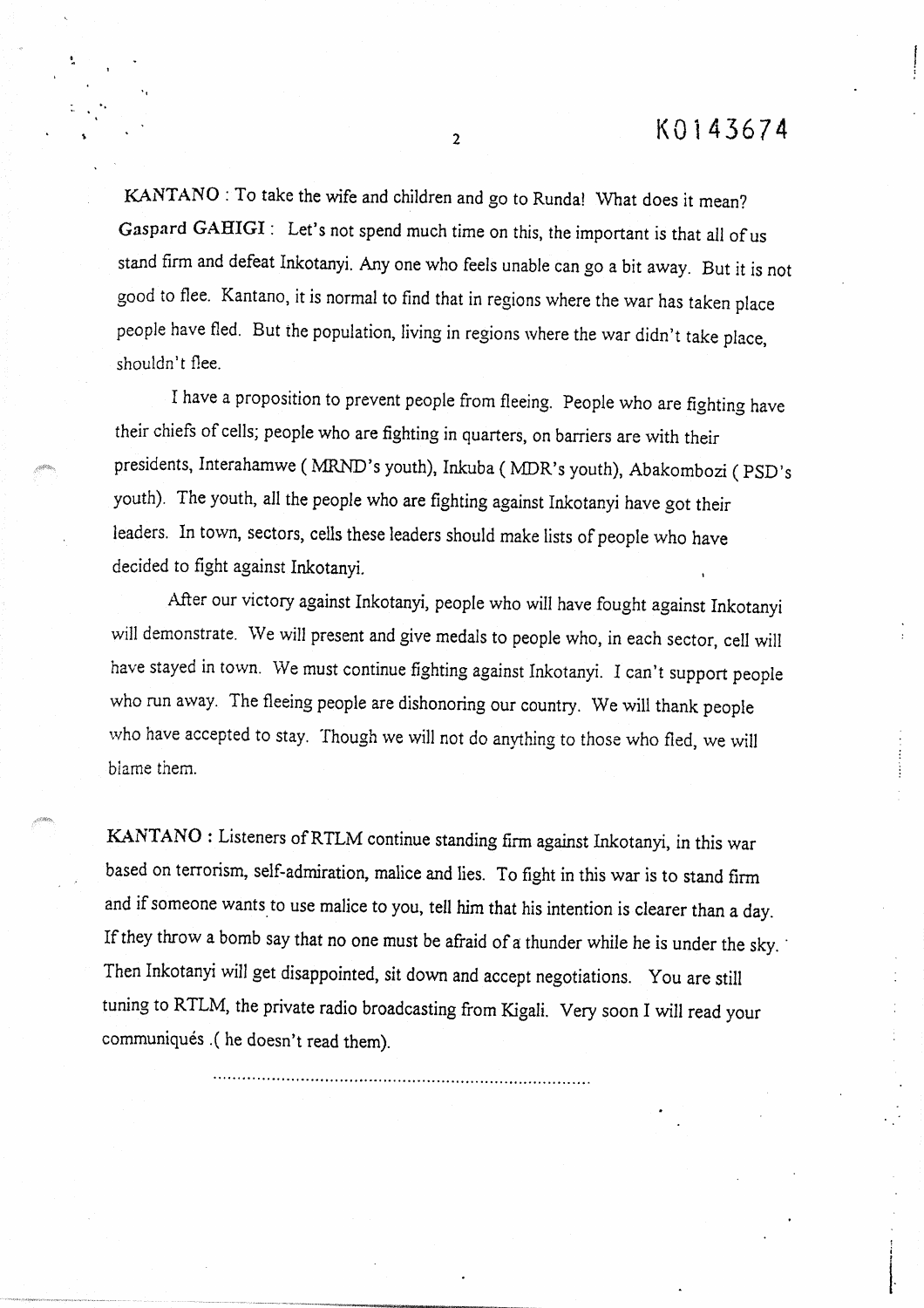I don't understand whether those grand-children, our Tutsi brothers who fled in the 1959s want to show us that where they lived they learnt only to destroy and hot to constmct. It is like saying that if one fails to take something, onedestroys. This reminds me of a similar case of a woman who, in the bible, told the King Salmon to share the child into two parts.

RPF seems to say that since it can't take Kigali, better destroy it and then return to where it was. If then these Tutsi brothers want to show us that they only know how to destroy, there are not our brothers. They should stay where they went because they are good for nothing. Wemust fight against these destroyers, dare-devils. Then when rime comes, we will capture and ask them why they have destroyed our town and made it look like Kampala. They throw bombs anywhere, they have destroyed houses no matter whom they belong to. .... Actually no one can know the intention of Inkotanyi.

The interesting news is that on Mont Kigali, normalIy the route for people fleeing from the town, Ihaven't seen a lot of fugitive people. It is not good to flee. Stay in your town, our soldiers are vigilant. They are every where with guns and enough bullets. Stand firm on barriers; imitate our army and control Inkotanyi to know where they come from and their destination.

However, we have to condemn acts of banditry observed in town. After this piece of music, I will read to you some people who have asked me to condemn those acts. You bave to condemn people who are hungry and take people's things on the barrier. This behavior cannot let us win the war. Let's fight without fear because we are sure of the victory. You people of Kigali let's fight together against RPF, don't flee. Let's fight against Inkotanyi No matter how many years the war can take provided we kill them all.

Peopie are lamenting about bad actions which are being committed during this war time. You can think that people are crazy. For example at KIMISAGARA, KATABARO zone, I don't know where it is precisely, a man called Muvunyi together with a soldier are raping women. They bave even beaten a man asking him why he bas made his wife flee before they have had sex with her. What it is this ? Muvunyi and this soldier are doing bad things.

 $\overline{\mathbf{3}}$ 

 $\ddot{\phantom{0}}$  . 1 . t -i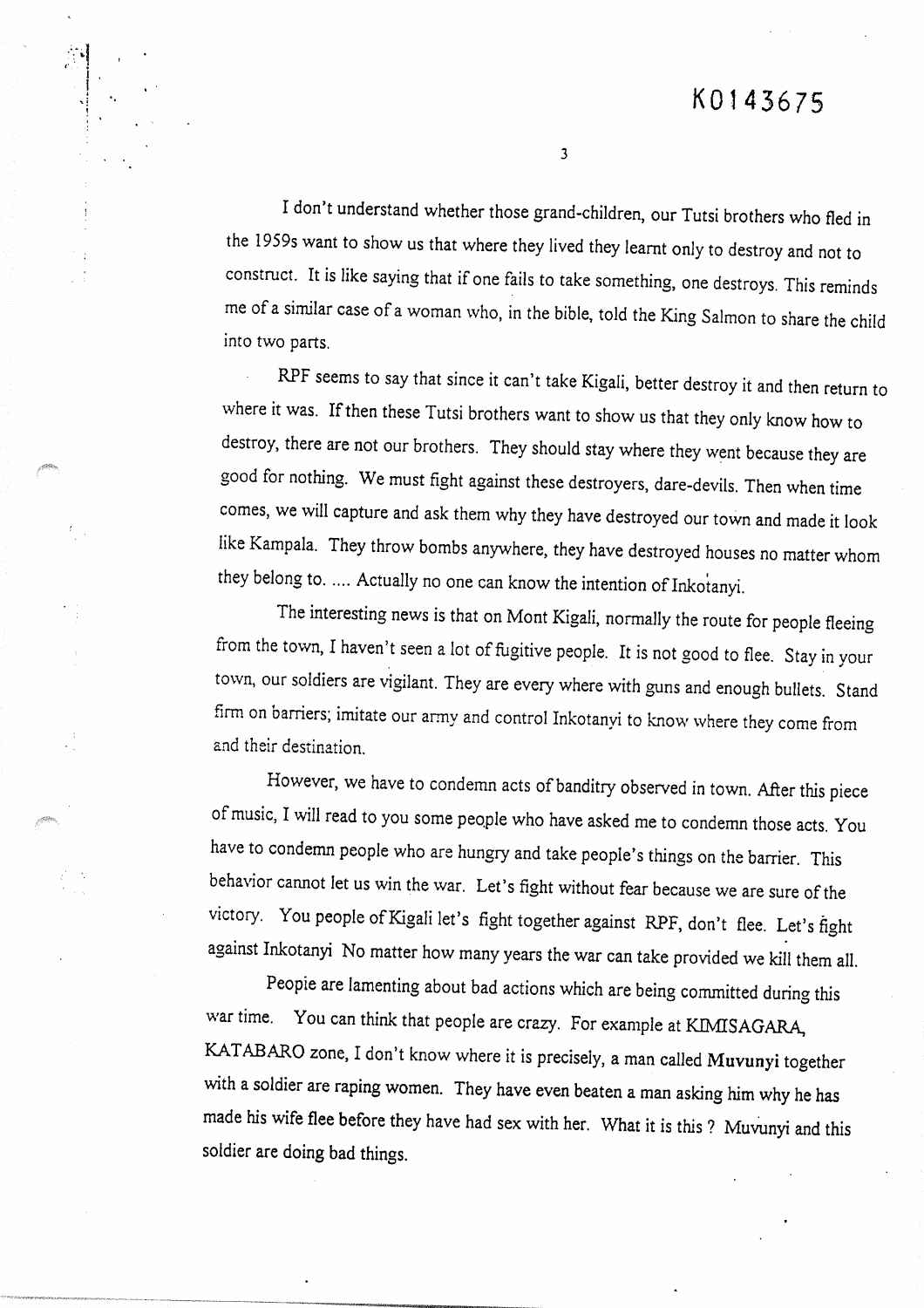## K 0 1 4 3 6 7 6

 $\overline{\mathbf{4}}$ 

¯ ¯ .......~°~ .......  $\mathbf{K}$  , .

> Another man called Aloys, Interahamwe of Cyahafi, went to the market disguised in military uniform and a gun and arrested a young man called YIRIRWAHANDI Eustache in the market, a merchant who has been selling things at the market for 18 years. In his Identity Card it is written that he is a Hutu though he acknowledges that his mother is a Tutsi. He is from Gahanga sector in Kanombe commune, but this man Aloys and other Interahamwe of Cyahafi took Eustache aside and made him sign a paper of 150000 Frw. When he was going to take the paper from them, they ran away. He is now telling me that they are going to kilI him and he is going to borrow this amount of money. He is afraid of being killed by these men.... If you are a cockroach you must be killed, you cannot change anything, if you are Inkotanyi you cannot change anything. No one can say that he has captured a cockroach and the latter gave him money, as a price i for his life, this is cannot be accepted. If someone has a false identity tard, if he is Inkotanyi, a known accomplice of RPF don't accept anything in exchange, he must be killed. People who oblige you to write that you have a loan of 150000 for them and that it should be given back today, this is cheating. It is a pity. This man Aloys of Cyahafi who calls himself Interahamwe, spends his days sharing beer with those Interahamwe who were with him. They have guns calIed OZI pretending that they are ensuring security and saying that they have seen cockroaches. If the cockroach had given them 150000, what could have happened if this man had been a true cockroach. However if you have killed him, you will have problems. He is called YIRIRWAHANDI Eustache........... (NOT CLEAR)

> The Cockroaches Inkotanyi are trying to infiltrate themselves and there lucky because they retum to where they have corne from. If we happen to know where they have infiltrated in the daytime, we will chase them with tough means. But people ask themselves why the Rwandan army doesn't attack those Inkotanyi who are at Gatsata. Every night they shoot, and the Rwandan army responds. Our army should attack them and take those bombs so that people of Gatsata can return home. And then Inkotanyi.will go at Gisozi to dig for potatoes and that wilI be the end of their attacks. Pëople think that to let the enemy continue disturbing us is contempt.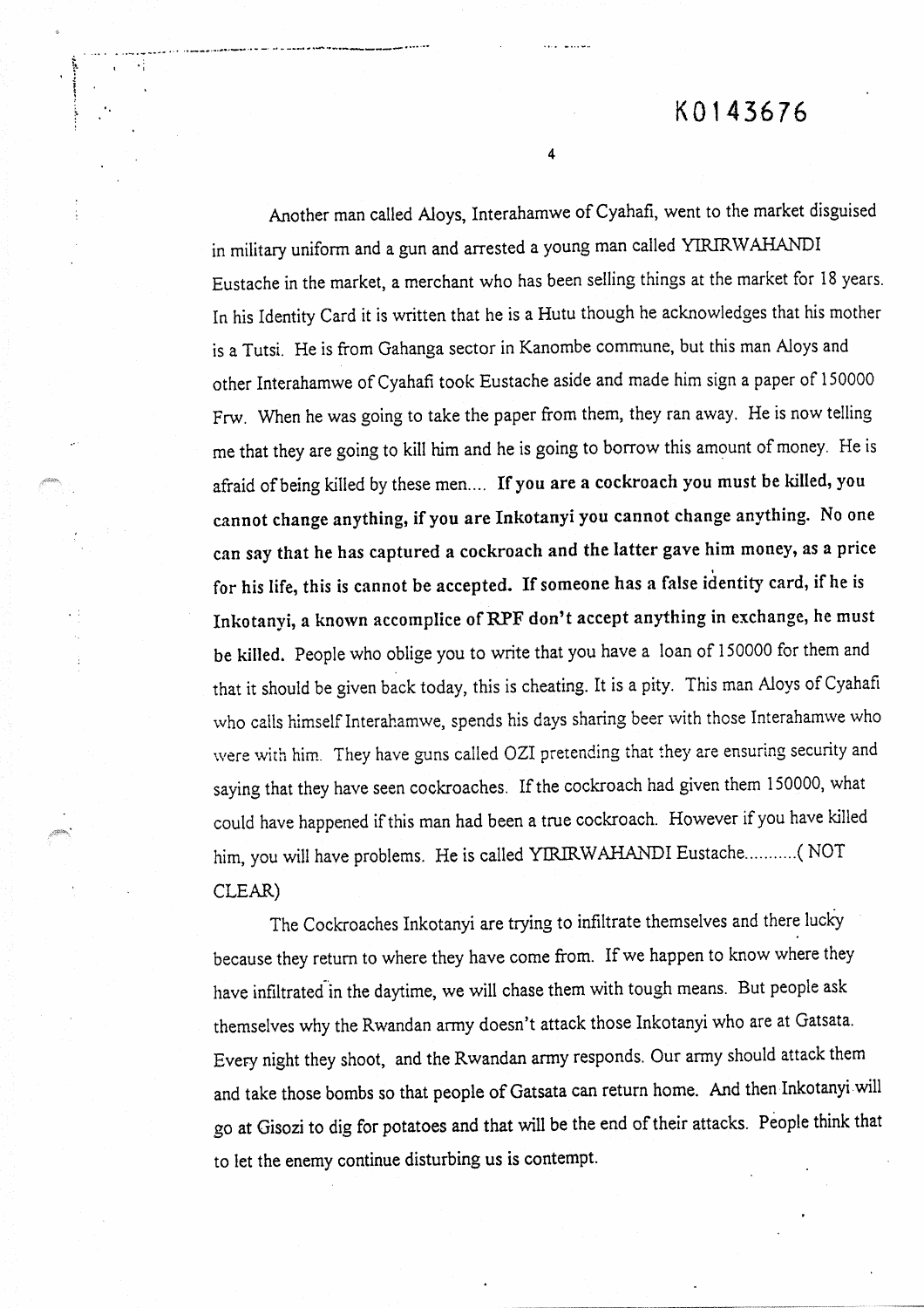We have more 500 young men who came from Gatsata and who are now being trained. They have sworn to fight against Inkotanyi until they defeat them. Why then the army can't make a plan of how to attack and free Gatsata so that the population can return? I myself can make a plan. Let me tell you... no let me keep silent so that the cockroaches can't know. But I will send it to the Army Headquarters. The plan to free Gatsata is not difficult to make no matter the number of people which will die provided the survivors return in their properties....

 $\overline{\mathbf{S}}$ 

 $\sim$  1

ţ

Inkotanyi are brave and we too have to be like them. They can give a machine to a cripple, put him somewhere and tell him to stay there promising tobring him food. They ask him to continue shooting to disturb us. We have no choice; we have to stand firm as Inkotanyi do. It is not understandable to see that a crippling Inkotanyi or the one suffering from AJDS can spend one month on a machine gun and we faiI to stop them.

Yesterday I havè tried to look at them through the binoculars. Some were running at RWANTEXICO with their heavy weapons. I was at Kimisagara. They too had binoculars I didn't know that they were looking at me. They tried to shoot at me but I ran and escaped. I don't see why those sons of bitches, can continue being there. Why should they continue being there while we see them? People were puzzled to see that people of Nyamirambo, Gikondo have fled to Gisenyi where they are doing nothing while we who live at Muhima, Nyarugenge, Kararnbo see, insult and fight against Inkotanyi. Why should we flee from Inkotanyi? What are they? They have guns; we too have got them; they have machetes and we have them, they have small hoes and we have them; they bleed and we bleed. They are human beings. You bave seen all those dirty young men who were at CND (The house of the National Counsel for Development).

We bave strength and arms, why then should these people chase us from out country? We must fight against them. If they insult us we have to respond; if they shoot at us, we must shoot at them and if they beat us we must beat them until we show them that we are angry, that they can't defeat us and make them understand that they made a mistake. They are dull, Arusha had given them a lot of things but they WilI hot get any. we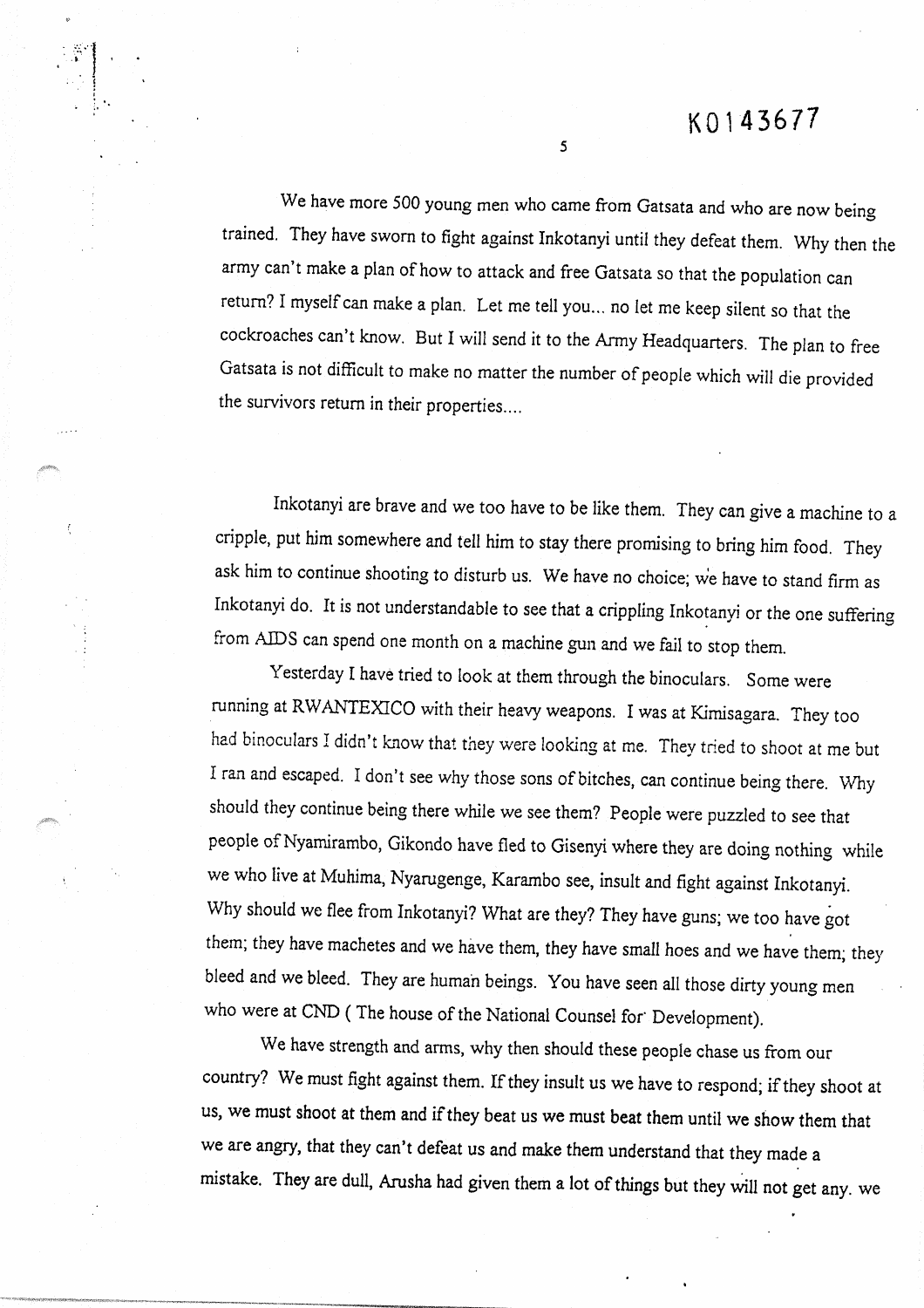!

can no longer caII them brothers. This is how things are .....( not clear) We have to fight untiI we defeat them. Those who are fleeing will regret. It is said that you refuse to die for your country and die like a dog. We must combat those dare-devils, who use doping; who spend their time running, crying and thinking that that is the way they can take the power, the country, by inspiring fear to ignorant coward Hutus.

6

°.

This is not possible, we have to refuse this image of an ignorant coward Hutu who runs away without any reason. We bave to stop these things because they dishonor us. To see someone coming with a karachnikov with five bullets and who runs away after when bullets are over. We have to stop this. Corporal Linguyeneza Gaspard of 50 battalion Kigali......

........... Inkotanyi wanted to telI lies and inspire frîghten the whole world. He said that Kigali bas been taken by Inkotanyi, Hutus have fled and left barriers; soldiers are falling in the Nyabarongo river fleeing to Gitarama.. After this, they played music saying that their wish is accomplished. Nothing is worse than dreaming in daytime. After having heard this news diffused by "Radio France Internationale" I got up and looked. They said that it was seven in Paris which is the same hour ours and I asked myself whether in Paris, French people are still dreaming or not. But

Meanwhile, they have diffiased the dreams of Kanyarengwe and Kagame alias Kagome ( Nickname he give him to mean: wicked) that they have taken the half of the country and they need people to Iive there. This is also like a dream. To say that you have taken the half of the country and that you want people to lire there. The people you chased from their properties; people you ill-treated, I don't know whom they want to talk about. In addition Kagame and Kanyarengwe, thelatter who wants to be president of Rwanda, ignore that Rwanda is one country; the one accepted by the International Community. We don't have the Rwanda for Kanyarengwe and Kagome and the Rwanda for Theodore Sindikubwabo and Kambanda Jean. So, it is clear that this is like a dream of Inkotanyi. Actually Kigali the capital is in the hands of its people : the Rwandan army and all Rwandans who love their country, no other people. The cockroaches are running